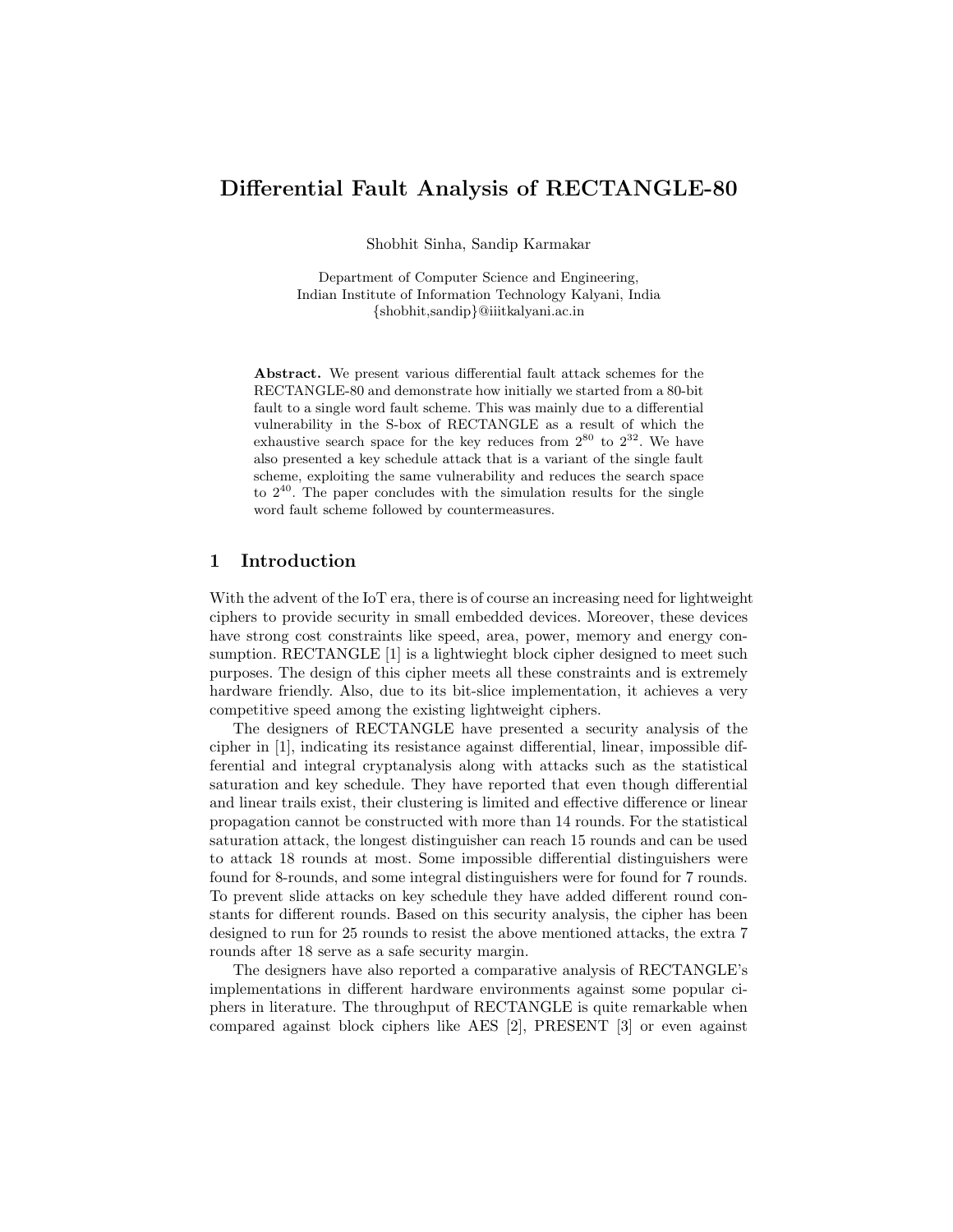stream ciphers like Grain [4] or Trivium [5]. On software implementations, the bit-slice implementation gives it an edge in speed over the other ciphers which do not have such implementations.

The RECTANGLE is indeed an "interesting" cipher and keeping in mind the above discussion on its security and speed, it can be used for encryption in various devices. However, modern-day ciphers not only need to be resistant against mathematical cryptanalysis, they have to also show robustness against implementation attacks also known as side-channel attacks. The device where the algorithm is implemented in hadware or software, generally, leak information such as power consumption, elctromagnetic energy etc. Analysing such leakages may lead to getting information either full or partial about the secret key to an unwanted user. This kind of attacks are known as side-channel attacks. Fault attacks are sometimes classified as a type of side-channel attack. In this scenario faults into the device where the crypto-algorithm is implemented are used to retrieve secret information about the implementation [6]. Almost all the ciphers proposed till date are vulnerable to fault attacks. For example, AES [7, 8, 9, 10, 11], Grain-128 [12], Trivium [13] etc. have fault attacks reported against them. The solidity of RECTANGLE obviously poses the question whether it is resistant to side-channel attacks. This makes its fault analysis against RECTANGLE even more important. There exists a discussion of differential power attack on RECTANGLE in the literature [14]. But, to the best of our knowledge, there is no known differential fault attack on RECTANGLE. In differential fault attack, the faulty ciphertexts and the fault-free ciphertexts output from the implementation are analyzed to deduce partial or full knowledge of the secret key. We present differential fault schemes against RECTANGLE-80 in this paper. Furthermore, we show that it can be attacked with a single fault and minutes of computation. Also the paper proposes fault attacks that target both the state and the key schedule of the cipher, which implies that weakness of the cipher is not only limited to its state update, it is also prevalent to its key schedule algorithm.

#### Organization:

The paper is organized as follows: Section 2 : Background Section 3 : 80/64 bit fault scheme Section 4 : Single word fault and associated schemes Section 5 : Fault Scheme for the Key Scheduler

Section 6 : Conclusion

## 2 Background

## 2.1 The RECTANGLE-80 Cipher

The plaintext of 64 bits of RECTANGLE is represented as a matrix of  $4 \times 16$ bits (called the state) whereas the key of 80 bits is represented as matrix of 5  $\times 16$  bits. The structure of the RECTANGLE-80, as used to perform encryption, is illustrated in Algorithm 1.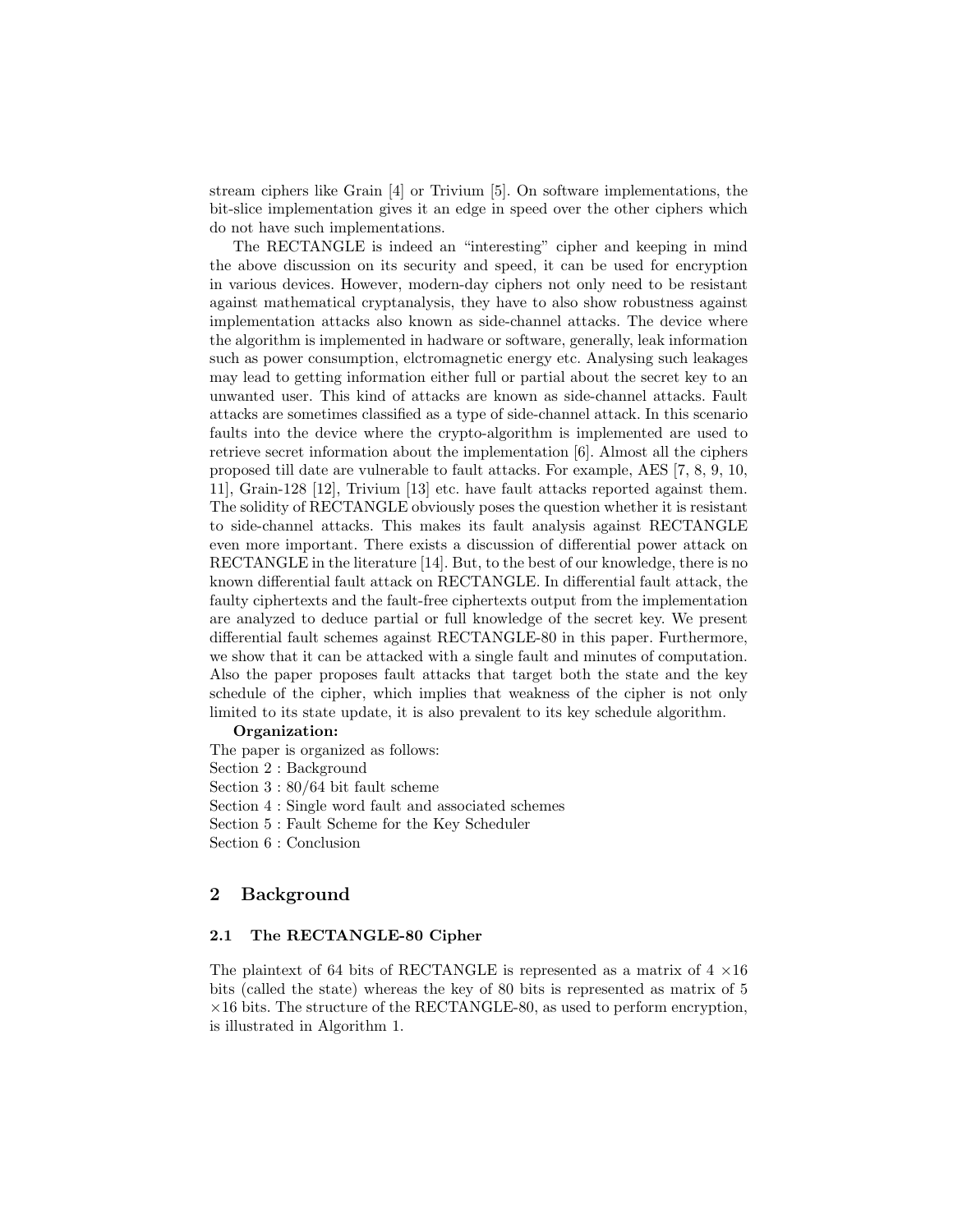Algorithm 1: The RECTANGLE-80 encryption function

```
Input: The 64-bit plaintext P, The 80-bit key K.
Output: The 64-bit ciphertext C.
round \leftarrow 1
 X \leftarrow Pwhile round \leq 25 do
    X \leftarrow \text{AddRoundKey}(X, K)X \leftarrow SubColumn(X)
    X \leftarrow ShiftRow(X)K \leftarrow \textbf{KeySchedule}(K, round)end
X \leftarrow \text{AddRoundKey}(X, K)return X
```
### 2.2 Round Transformation

The RECTANGLE is a 25 round SP-network Cipher.Each of the 25 rounds consists of the following 3 steps: AddRoundkey, SubColumn, ShiftRow. After the last round, there is a final AddRoundKey.

AddRoundkey: performs a Bitwise XOR of the round subkey to the intermediate state.

SubColumn: applies S-boxes in a parallel manner to the 4 bits in the same column. The S-box is applied to each of the 16 columns. The S-box used in RECTANGLE is a 4-bit to 4-bit S-box S :  $F_2^4 \rightarrow F_2^4$  . The S-box values are shown in Table 1.

> x 0 1 2 3 4 5 6 7 8 9 A B C D E F S(x) 6 5 C A 1 E 7 9 B 0 3 D 8 F 4 2

Table 1. S-box of RECTANGLE

ShiftRow: A cyclic left rotation to each row over different offsets. Row 0 is not rotated, row 1 is left rotated over 1 bit, row 2 is left rotated over 12 bits, and row 3 is left rotated over 13 bits.

### 2.3 Key Schedule

The KeySchedule function generates the next Round key from the previous key, as shown in Algorithm 2.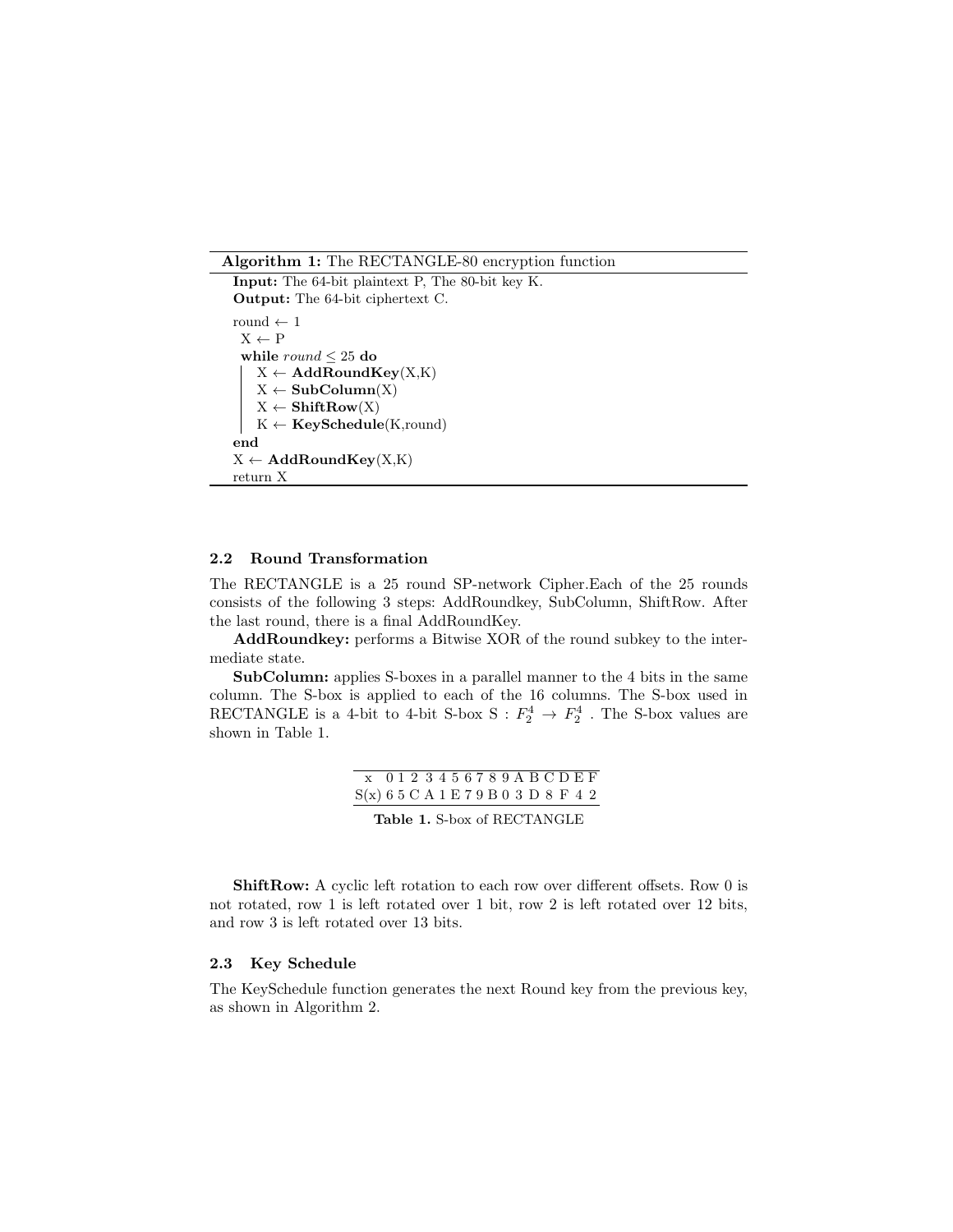Algorithm 2: The RECTANGLE-80 Key Schedule function

**Input:**  $r^{th}$  round key  $K_r$ , Round Number r. **Output:**  $(r+1)$ <sup>th</sup> round key  $K_{r+1}$ .  $Y \leftarrow K_r$  $Y \leftarrow$  PartialSubColumn(Y)  $Y \leftarrow \textbf{KeyFeistel}(Y)$  $Y \leftarrow \textbf{RCXor}(Y,r)$ return Y

At round i (i = 1, 2, ..., 25), the 64-bit round subkey  $K_i$  consists of the first 4 rows of the current contents of the key register. After extracting  $K_i$ , the key register is updated by follows transformations:

PartialSubColumn: S-box is applied vertically to the bits intersected at the 4 uppermost rows and the 4 rightmost columns.

KeyFeistel: Applying a 1-round generalized Feistel transformation,

 $Row_0' := (Row_0 << 8) \oplus Row_1,$   $Row_1'$  $I_1 := Row_2,$   $Row_2'$  $i_2 := Row_3,$  $Row_3' := (Row_3 \ll \ll 12) \oplus Row_4, \hspace{1cm} Row_4'$  $\iota_4 := Row_0.$ 

RCXor: A 5-bit round constant RC[i] is XORed with the 5-bit key state(  $k_4 \parallel k_3 \parallel k_2 \parallel k_1 \parallel k_0$  Finally,  $K_{25}$  is extracted from the updated key state. The round constants for each round are fixed and given in [1].

## 3 Fault Attack: 80/64 bit Fault Scheme

### 3.1 Specifications :

Fault Timing : After round 1's AddRoundKey operation (for first 64 bits) and after round 2's AddRoundKey operation (for last 16 bits) Fault Location : A given bit of the Intermediate state No. of Bits affected : 1 Nature of Fault : Sets the affected bit to 0 (hard fault) No. of Faults required : 80 or 64

### 3.2 Details of the Attack:

Let there be a plaintext P such that for all  $a_i$  (a single bit) belonging to P,  $a_i =$ 0. The attacker encrypts P and stores the result in enc0.

#### Recovery of the first 64 bits:

After the initial AddRoundKey operation, the value of  $a_i$  becomes  $k_i$ . This is the result of  $a_i \leftarrow 0 \oplus k_i$  being performed. The attacker then sets the  $i^{th}$  bit of the intermediate state to 0. The rest of the operations proceed normally and a faulty ciphertext  $c_f$  is obtained.

Now, if  $c_f = \text{enc0}$ , then  $k_i := 0$  otherwise  $k_i := 1$  This is because if  $k_i$  was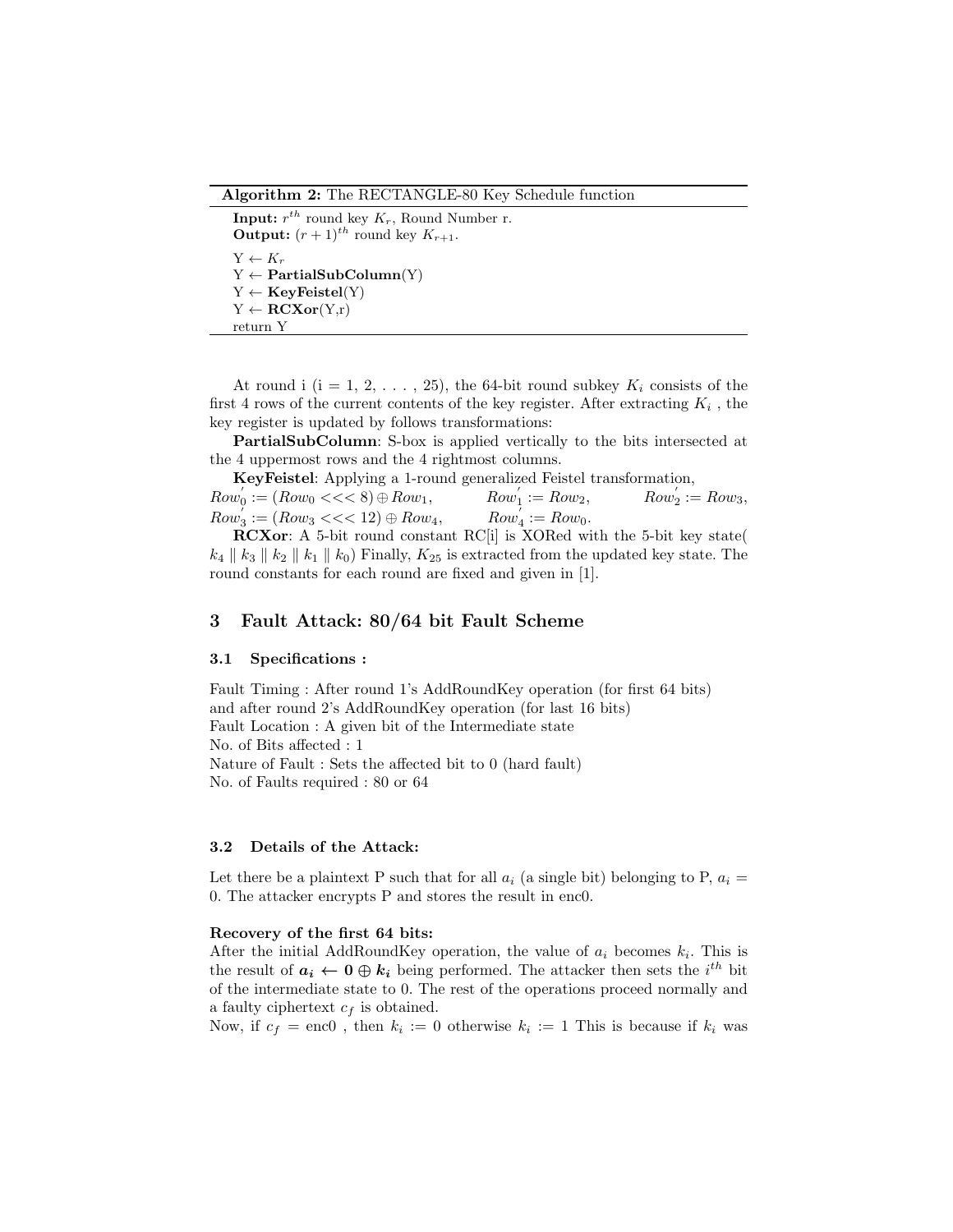0, then setting it to 0 results in no change and we get a fault-free encryption. Otherwise, if  $k_i$  was 1, then setting it to 0 results in a different ciphertext. The attacker repeats the attack for different values of i to recover the first 64 bits.

## Recovery of the last 16 bits: The attacker has two options :

a) Brute force the last 16 key-bits in  $2^{16}$  trials. This a trivial task with modern processing powers. It is better than the second option as lesser faults are required. Thus, the 80 fault scheme reduces to a 64 fault scheme.

b) Using the 64- bits recovered, the attacker constructs a plaintext such that after the first round transformations the intermediate state becomes 0. We observe that, from the RECTANGLEs S-box Nature that,  $S(9) \rightarrow (0)$ .

Hence, to obtain the special plaintext, we perform a column wise  $XOR$  of  $(1,0,0,1)$ to the columns of the recovered key. Now, after AddRound Key of Round 2, we fault the  $i^{th}$  bit of the 3rd Row in the intermediate state. Similar observations between faulty ciphertext and enc0 follow, and the attack is repeated 16 times for each 3rd Row bit and we deduce the value of the 3rd row of key state produced after the first key schedule. With the relation between 3rd, 4th rows of key and the new 3rd row of key state after key schedule i.e  $(Row_3^{'} = Row_3 \lt \lt 12 \oplus Row_4)$ and knowing the values of  $Row_3'$  and  $Row_3$ , we can find out the value of Row4 and the entire key is now recovered.

### 3.3 Practicality of the attack :

An attack of a similar nature was proposed in [7] for the Advanced Encryption Standard. The authors mention spike, glitch, optical and electromagnetic perturbations as mechanisms for injecting the fault (setting the bit to 0). However, this fault model poses the following challenges :

a)The timing and precision should be impeccable for it to succeed.

b) At least 64 faults are required, which is too high and chances of permanent damage to the device increases. This is because every injected fault will stress the device to some extent and there will be some probability that it will produce a permanent, rather than a transient fault.

## 4 Fault Attack: Single Word fault scheme

### 4.1 Specifications :

Fault Timing : At the begining of the 25th Round Fault Location : 1st Row of the Intermediate State No. of Bits affected : 16 Nature of Fault : Flips the affected bit No. of Faults required : 1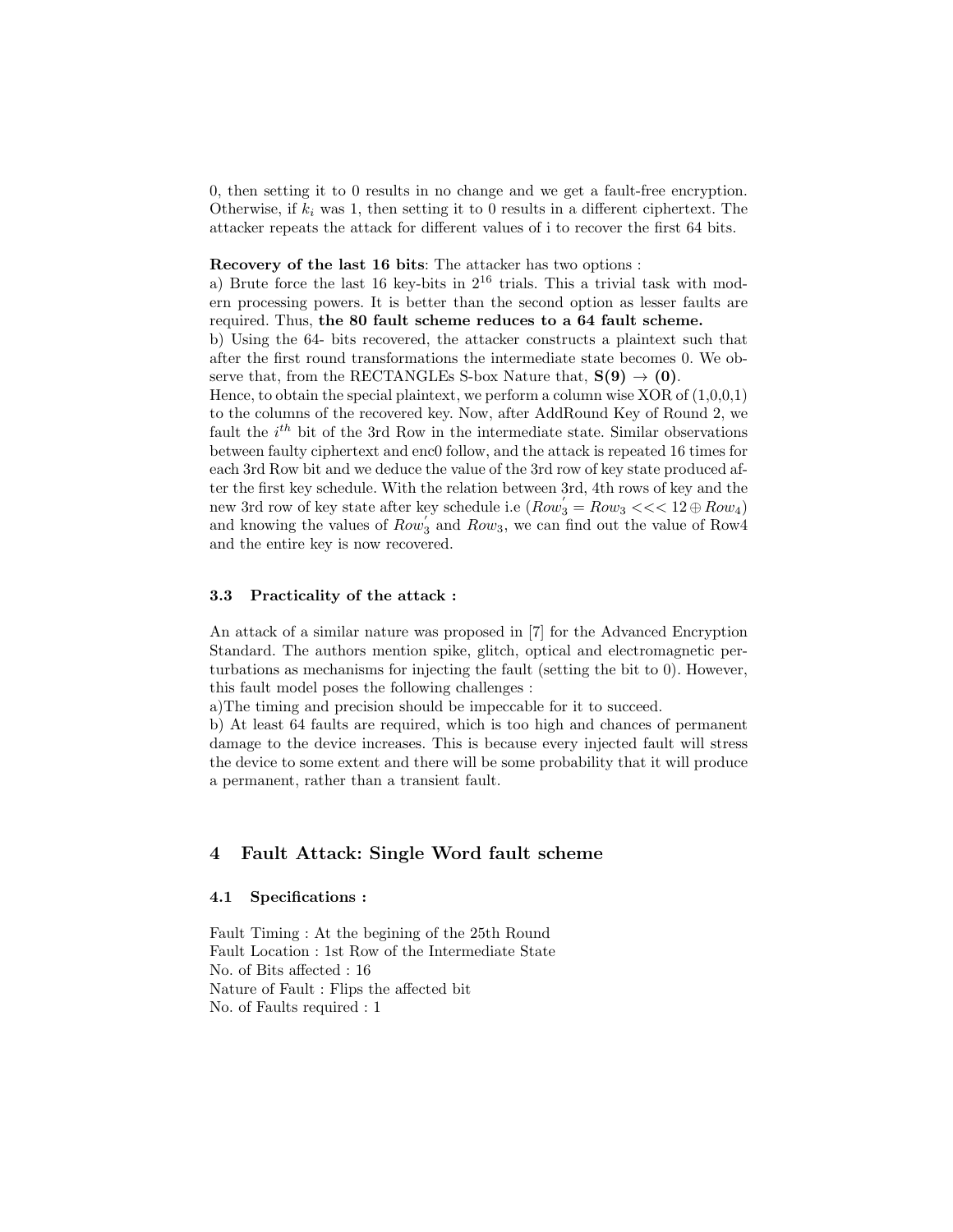#### 4.2 Details :

Let's analyze the nature of the RECTANGLE's S-box. Let M be a particular column in the intermediate state. Thus, M is a 4-bit integer. The following table shows values of

$$
\delta z = S(M) \oplus S(M \oplus f) \tag{1}
$$

Here,  $f = (8,4,2,1)$  This is analogous to faulting M at first, second, third and fourth bit respectively.

| $M \Rightarrow$ 0 1 2 3 4 5 6 7 8 9 10 11 12 13 14 15                                                       |  |  |  |  |  |  |  |  |  |
|-------------------------------------------------------------------------------------------------------------|--|--|--|--|--|--|--|--|--|
| $\overline{f = 8 13\ 5\ 15\ 7\ 9}$ 1 3 11 13 5 15 7 9 1 3 11                                                |  |  |  |  |  |  |  |  |  |
| $f = 4 \begin{bmatrix} 7 & 11 & 11 & 3 & 7 & 11 & 11 & 3 & 3 & 15 & 7 & 15 & 3 & 15 & 7 & 15 \end{bmatrix}$ |  |  |  |  |  |  |  |  |  |
| $f = 2 10\;15\;10\;15\;6\;7\;6\;7\;8\;13\;8\;13\;12\;13\;12\;13$                                            |  |  |  |  |  |  |  |  |  |
| $f = 1 \begin{bmatrix} 3 & 3 & 6 & 6 & 15 & 15 & 14 & 14 & 11 & 11 & 14 & 14 & 7 & 7 & 6 & 6 \end{bmatrix}$ |  |  |  |  |  |  |  |  |  |

Table 2.  $\delta z$  values for all possible M for different f

Using the above table, we can find the values of  $\delta z$  for a given M and faulty bit f of M. The following table now indicates the frequency of  $\delta z$  values.

## δz 0 1 2 3 4 5 6 7 8 9 10 11 12 13 14 15 Freq. 0 2 0 8 0 2 6 10 2 2 2 8 2 6 4 10

Table 3. Frequency of all possible  $\delta z$  values

Clearly, a differential analysis results in smaller set of possible values of M (cardinality of the possible values set varies from 2 to 10 ) as compared to the number of values in brute force case which is 16. An attack scheme based on this info. reduces the key space from  $2^{80}$  to  $2^{70}$  in worst case scenario. Hence, we investigate further the nature of the S-box. Note that value for  $\delta z = 0$ , frequency  $= 0$ . This is obvious as  $\delta z$  is 0 only if there is no fault ocurring in M i.e.  $f = 0$ . The next table uses the above two tables to infer the number of possible values of M, given a  $\delta z$  and fault location(f).

From the table, we can clearly see that faulting the first bit of M, possible values of M in worst case is 2 as compared to second/third/fourth bit where this value is 4. Clearly, an attack scheme based on first bit fault reduces the key space to  $2^{32}$  and based on second/third/fourth bit fault reduces the key space to  $2^{48}$ . Hence, we use the first scheme and present an algorithm that breaks the cipher in a single word fault.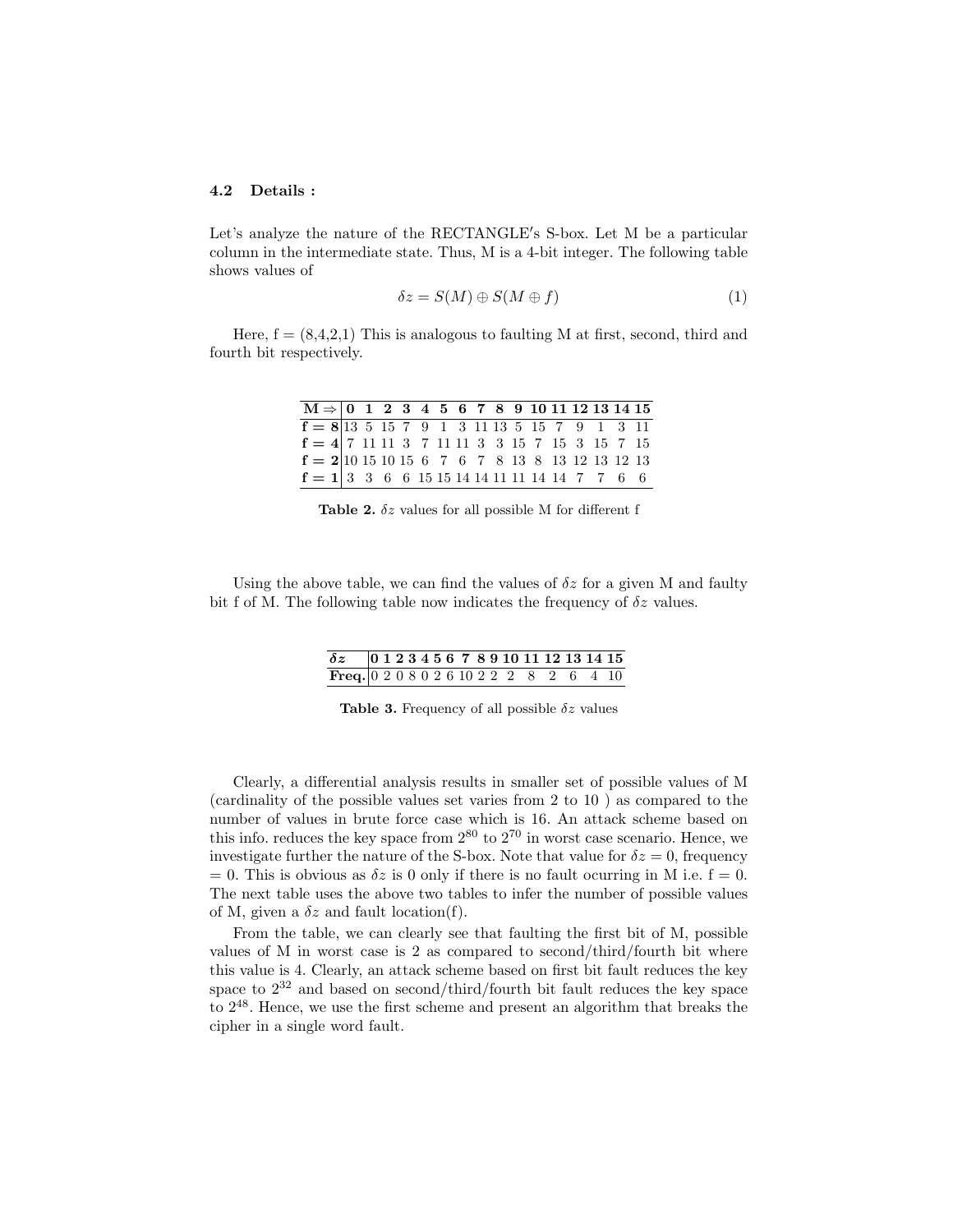| $\delta z \Rightarrow 0$ 1 2 3 4 5 6 7 8 9 10 11 12 13 14 15                                                                                                                                                                                                                                                                               |  |  |  |  |  |  |  |  |
|--------------------------------------------------------------------------------------------------------------------------------------------------------------------------------------------------------------------------------------------------------------------------------------------------------------------------------------------|--|--|--|--|--|--|--|--|
|                                                                                                                                                                                                                                                                                                                                            |  |  |  |  |  |  |  |  |
|                                                                                                                                                                                                                                                                                                                                            |  |  |  |  |  |  |  |  |
|                                                                                                                                                                                                                                                                                                                                            |  |  |  |  |  |  |  |  |
| $\begin{array}{rrrrrrrrrr} \overline{\mathbf{f}} = 8 & 0 & 2 & 0 & 2 & 0 & 2 & 0 & 2 & 0 & 2 & 0 & 2 & 0 & 2 \\ \mathbf{f} = 4 & 0 & 0 & 0 & 4 & 0 & 0 & 0 & 0 & 4 & 0 & 0 & 0 & 4 \\ \mathbf{f} = 2 & 0 & 0 & 0 & 0 & 0 & 2 & 2 & 0 & 2 & 0 & 2 & 4 & 0 & 2 \\ \mathbf{f} = 1 & 0 & 0 & 0 & 2 & 0 & 0 & 4 & 2 & 0 & 0 & 0 & 2 & 0 & 0 & $ |  |  |  |  |  |  |  |  |

Table 4. Given f and  $\delta z$ , no. of possible values of M



Fig. 1. Propagation of Fault Induced in the input to 25th round of RECTANGLE-80.

#### Description of Algorithm :

dev encrypt() is the fault-free encryption performed by the device. dev faultyencrypt() is the encryption with fault injection (as per specifications)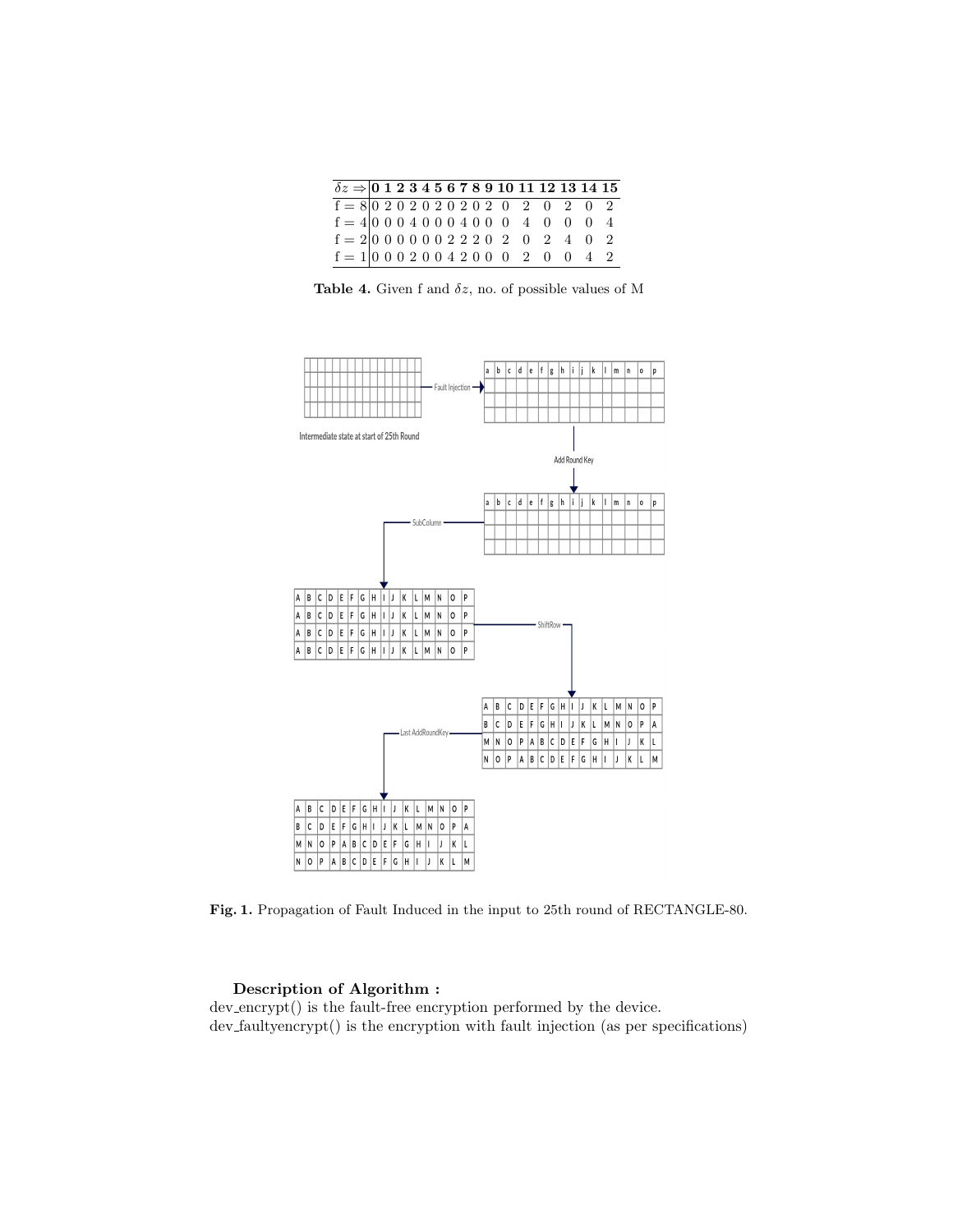Algorithm 3: DFA on RECTANGLE-80 using a single Word fault

```
Input: A 64-bit plaintext, P
Output: The 80 bit key K
C \leftarrow dev_encrypt(P)
C' \leftarrow dev_faultyencrypt(P)
DECLARE \Delta z : [4][16] array of bits
for i = 0 to 3 do
   for j=0 to 15~\mathrm{do}\Delta z[i][j] = C[i][j] \oplus C'[i][j]end
end
\Delta z \leftarrow ShiftRow^{-1}(\Delta z)/* We now guess the columns of intermediate state after Round 25 by
   looking at each column value of \Delta z by using Table 1. There
    exist two possible values for each column of \varDelta z i.e 2^{16} possible
   \blacksquareintermediate states. */\mathcal{M} \leftarrow All possible combinations from 2 choices for each 16 columns
R \leftarrow All possible combinations of 2^{16} bits
for \it each~m~\epsilon~Mdo
   m \leftarrow SubColumn(m)m \leftarrow ShiftRow(m)k \leftarrow m \oplus Cfor each r \in R do
        \mathbf{K} \leftarrow append\mathbf{r} to \mathbf{k} as the 5th Row
        \mathbf{K} \gets \mathbf{CompleteInvertKeySchedule}(\mathbf{K})if \text{energy}(P,K)=C then
         return K
        end
    end
end
```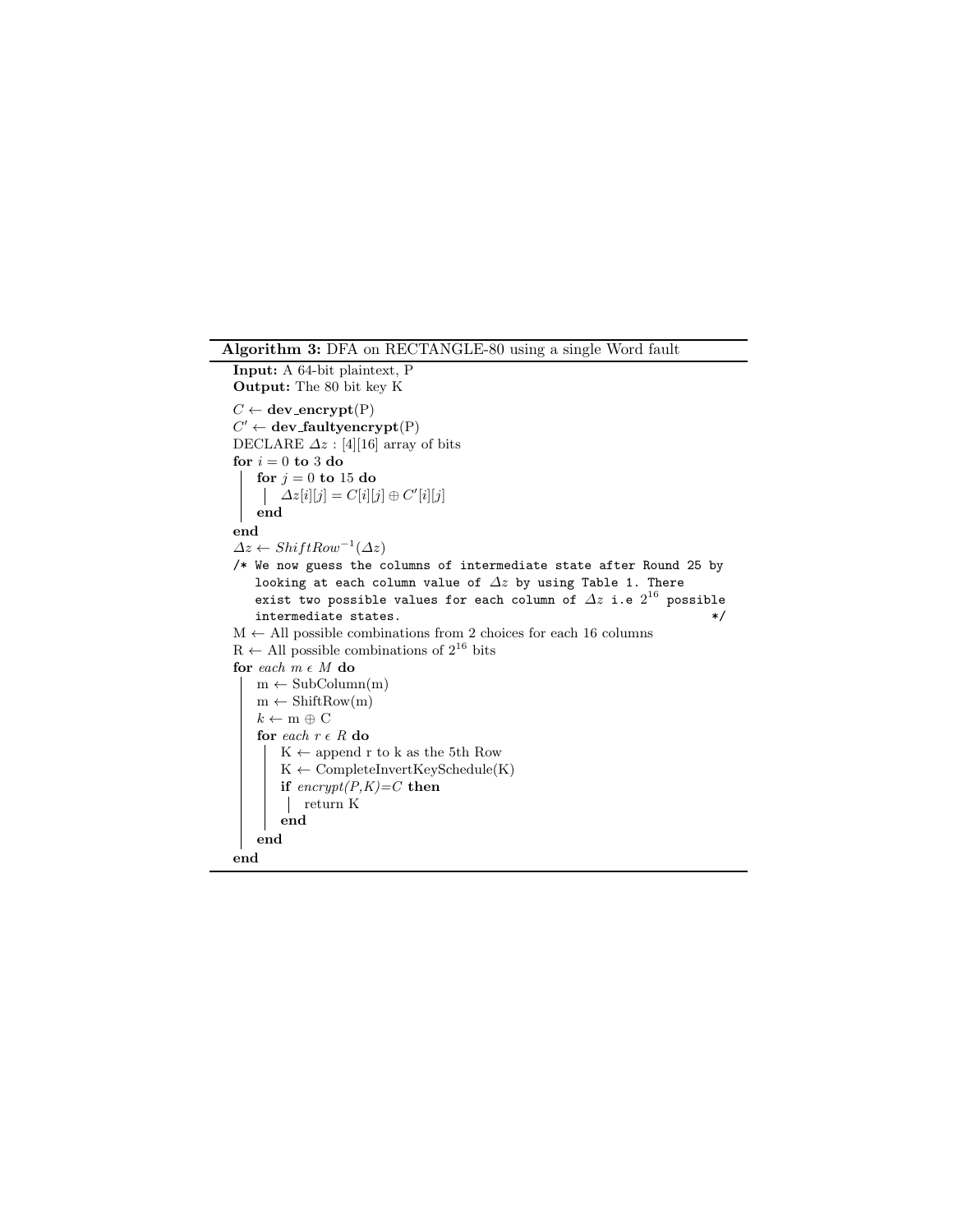performed by the device.

Now, if  $I_{25}$  is the intermediate state as input to the Round 25, If  $C \leftarrow dev\_encrypt(P)$ , then  $\Rightarrow C = ShiftRow(SubColumn(I_{25} \oplus K_{25})) \oplus K_{last}$ Also, if  $C' \leftarrow dev_f \text{aufyencypt}(P)$  $\Rightarrow C' = ShiftRow(SubColumn(I_{25} \oplus K_{25} \oplus f)) \oplus K_{last}$ Now, if  $\Delta z \leftarrow C \oplus C'$ , then  $\Rightarrow \Delta z = ShiftRow(SubColumn(I_{25} \oplus K_{25}))$  $\oplus ShiftRow(SubColumn(I_{25} \oplus K_{25} \oplus f))$ 

## $\Rightarrow ShiftRow^{-1}(\varDelta z)=SubColumn(I_{25} \oplus K_{25})\oplus SubColumn(I_{25} \oplus$  $K_{25} \oplus f$

Compare above equation with eqn (1). Now, we can calculate the column value for each column of  $\Delta z$ , which gives us the value of M. We already know the value of f to be 8(as first row is faulted). Using Table 1, we can guess the value of  $I_{25} \oplus K_{25}$ . Two such possible values exist. Hence, we have  $2^{16}$  possible combinations of the intermediate state. Xoring each combination with C, we get 2 <sup>16</sup> possible combinations of KeyState after 25 rounds. It should be noted that  $C, C'$  and  $\Delta z$  are all [4][16] matrices.

However, as the key is of 80 bits, we have no information about the fifth row of the key state. Now, there are  $2^{16}$  possible combinations for the fifth row (16) bits). Hence, we have 2<sup>32</sup> possible key states after 25th round. We can now perform an exhaustive search by inverting the key states and find out the value of the correct key by checking if it is giving the correct ciphertext C on encrypting P.

### 4.3 Practicality of the attack :

Flipping a particular bit at a given instant was considered probabilistic two decades ago [15] but has been demonstrated perfectly in [16]. Using the same technique with particular parameters of the laser beam, it is indeed possible to flip an entire row in the chip leading to a successful fault injection.

Even if the 16 consecutive bits are not flipped at once, the bit that is not flipped can easily be detected with  $\delta z$  value being 0 for the corresponding column. Instead of simultaneous flipping we can flip the bits one by one, an approach similar to the one mentioned in [10] for the AES.

It is also very interesting to note that if we Repeat Steps 1 to 6 but this time with fault injection at a different row than first, we can know the value of K exactly and our exhaustive search reduces to  $2^{16}$ . This obviously requires two word faults, but with a reduced exhaustive search of  $2^{16}$ .

## 5 Fault Attack: Fault scheme for the Key Scheduler

The fault scheme in the key scheduler is a variant of the attack described in section-4. The obvious scheme is to fault the first 16 bits of the Key State at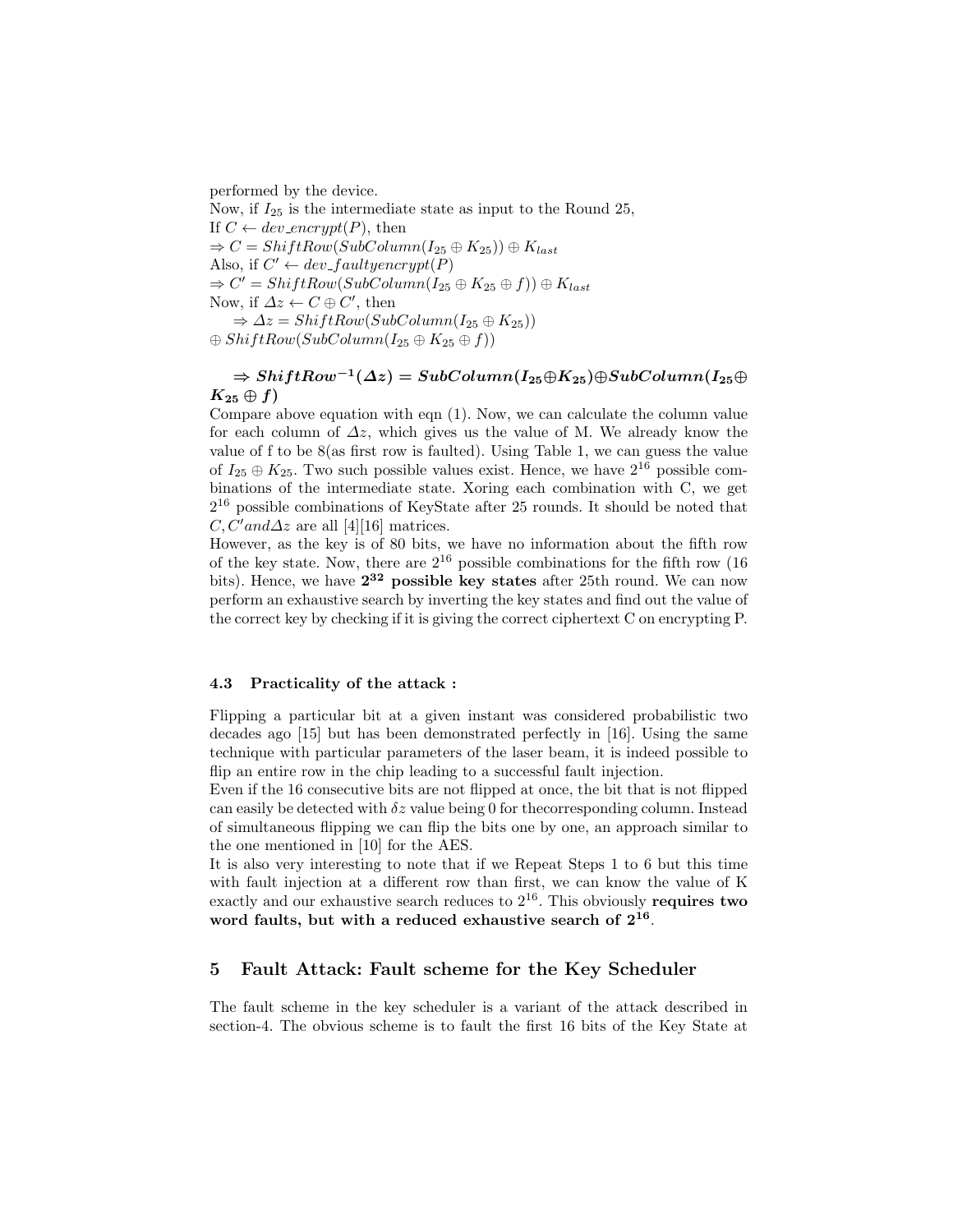the end of  $24<sup>th</sup>$  round. The AddRoundKey operation in the subsequent round then faults the 16 bits of the first row and the key scheduler scheme reduces to the attack in section-4. However, this scheme has a major flaw. The Key Scheduler function (Algorithm-2) of RECTANGLE-80 has a PartialSubColumn round. Faulting the key state in such a manner causes the SubColumn function to change the contents of the topmost and leftmost four columns as well. This change then increases the overall "guess" complexity of our scheme. To avoid this we split our scheme in two phases.

## 5.1 Phase I

#### Specifications :

Fault Timing : At the end of the 24th Round Fault Location : 1st Row of the Key No. of Bits affected : 12 leftmost bits Nature of Fault : Flips the affected bit No. of Faults required : 1

### Details :

The flipping of 12 leftmost bits ensure that there is no effect of the PartialSub-Column on the Key State during the fault propagation. This is shown in Fig 2. It is interesting to note that a,b,...,k,l all denote bit flip faults and are analogus to a xor with 1. Hence, we now present an algorithm that first remove the presence of a,b,...,k,l from the cipher text and then we use a modified Algorithm 3 to reduce the possible search space for 12 columns from  $2^{48}$  to  $2^{12}$ .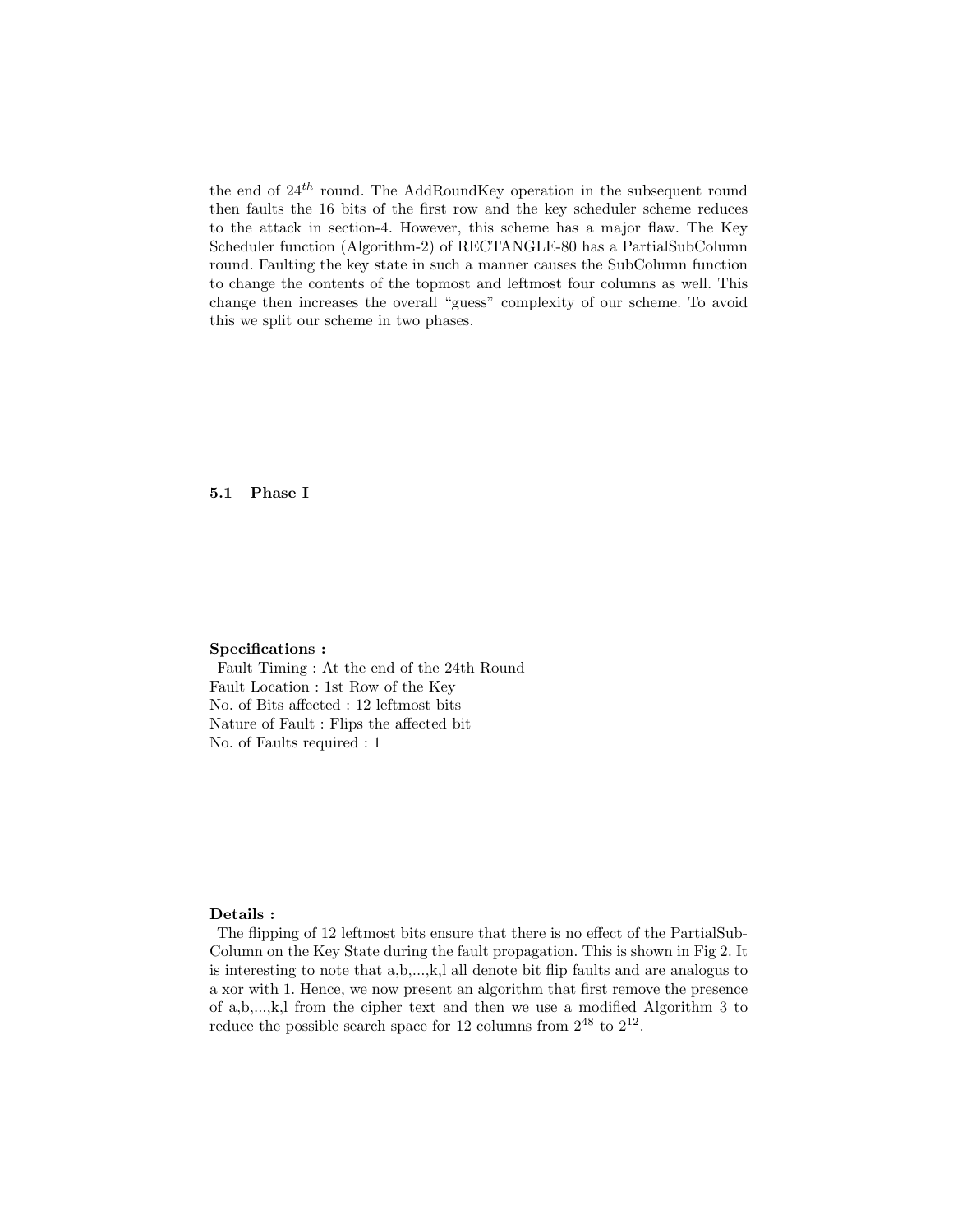

Fig. 2. Propagation of Fault in Phase I of Key Scheduler Scheme

## 5.2 Phase II

### Specifications :

Fault Timing : After  $25^{th}$  Round's AddRoundkey Fault Location : 1st Row of the KeyState No. of Bits affected : 4 right most bits Nature of Fault : Flips the affected bit No. of Faults required : 1

## Details :

We now flip the four rightmost bits of the first row of the key state. Due to the PartialSubColumn function of the key schedule, the same differential vulnerability of the S-box will be exploited to reduce the possible search space for four columns from  $2^{16}$  to  $2^4$ . The fault propagation in this case is shown in Fig 3. The AddRoundConstant function will not contribute to the propagation of the fault in the keystate.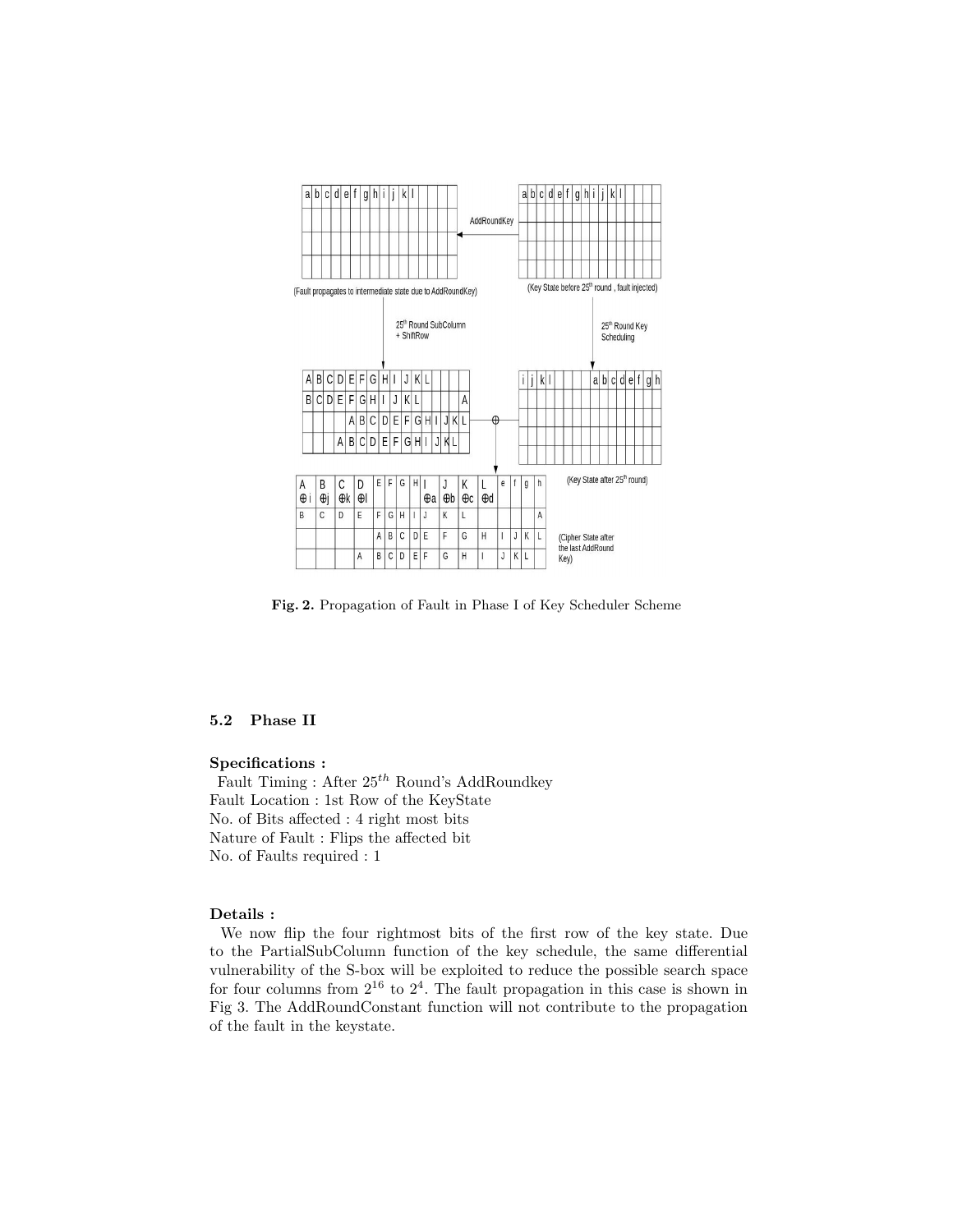#### Algorithm 4: Phase-I of Key Schedule attack on RECTANGLE-80

```
Input: A 64-bit plaintext, P
```
**Output:**  $2^{12}$  choices for 48 bits of the 25th Round intermediate state

 $C \leftarrow$  dev\_encrypt(P)  $C' \leftarrow$  dev\_faultyencrypt(P) DECLARE  $\Delta z$  : [4][16] array of bits for  $i=0$  to  $3$  do  $\,$ for  $j = 0$  to 15 do  $\Delta z[i][j] = C[i][j] \oplus C'[i][j]$ end end  $\Delta z[0] \leftarrow \Delta z[0] \oplus \{1, 1, 1, 1, 0, 0, 0, 0, 1, 1, 1, 1, 1, 1, 1, 1\}$  $\Delta z \leftarrow ShiftRow^{-1}(\Delta z)$ /\* We now guess the columns of intermediate state after Round 25 by looking at each column value of  $\varDelta z$  by using Table 1. There exist two possible values for each of 12 leftmost columns of  $\varDelta z$ i.e  $2^{12}$  possible intermediate states.  $* /$ M left  $\leftarrow$  All possible combinations from 2 choices for each of the leftmost 12 columns of the intermediate state return M left



Fig. 3. Propagation of Fault in Phase II of Key Scheduler Scheme

Using this knowledge of the keyspace, coupled with the information of phase-I and Key-Scheduler Function, attacker can easiy calculate the following bits, with '1'representing bit calculated using information by Phase 1 and '2'using information from both P1 and P2. This is shown in Table 5. The rest of the bits can be found using a brute-force approach. If only phase-I is implemented the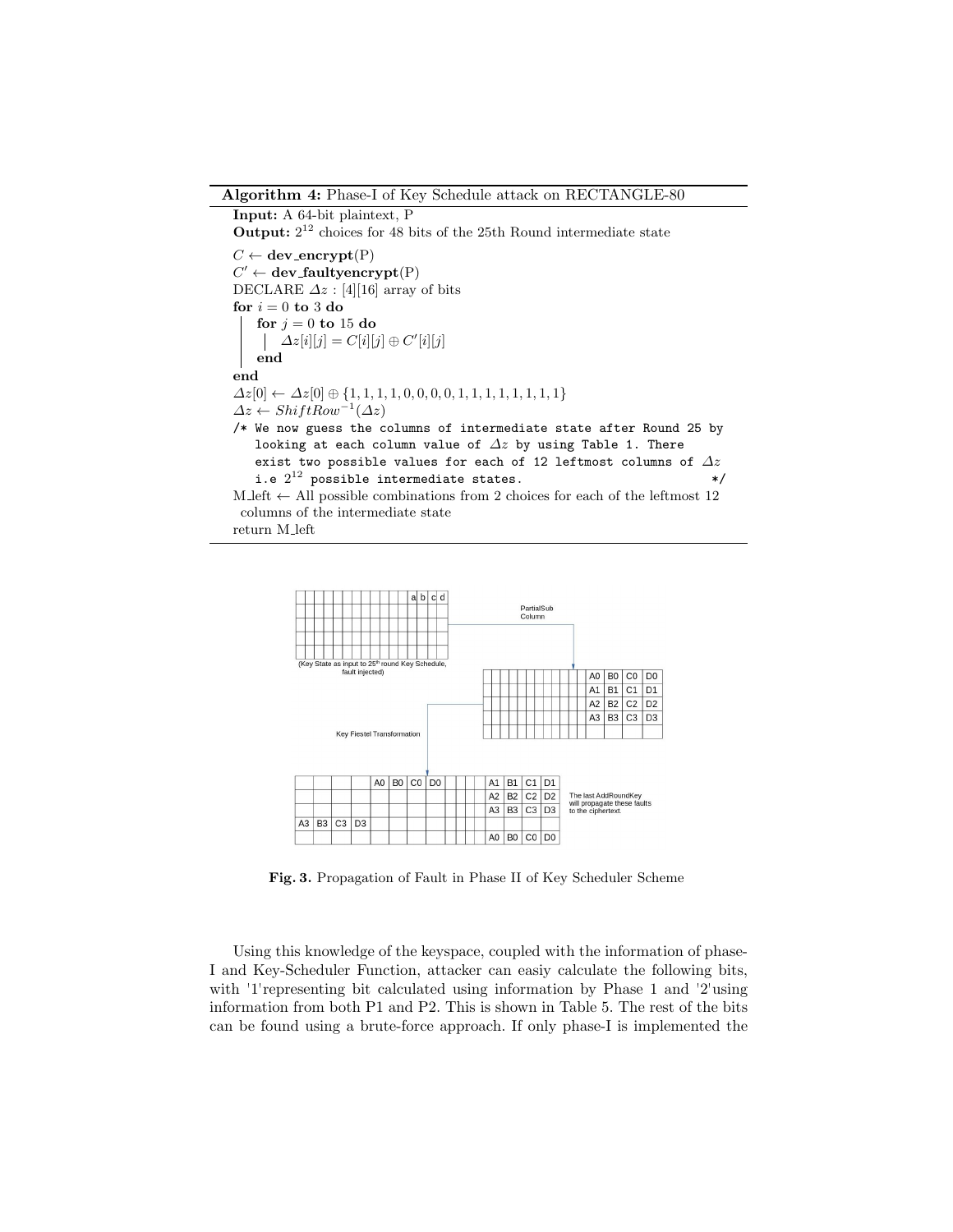### Algorithm 5: Phase-II of Key Schedule attack on RECTANGLE-80

```
Input: A 64-bit plaintext, P
Output: 2<sup>4</sup> choices for 16 bits of the 25th Round Key state
C \leftarrow dev_encrypt(P)
C' \leftarrow dev_faultyencrypt(P)
DECLARE \Delta z : [4][16] array of bits
for i = 0 to 3 do
    for j = 0 to 15 do
         \Delta z[i][j] = C[i][j] \oplus C'[i][j]end
end
\Delta z \leftarrow KeyF is tel^{-1}(\Delta z)K right \leftarrow All possible combinations from 2 choices for each of the rightmost 4
 columns of the key state
return K right
```
key space reduces to  $2^{44}$  and if both Phase-I and Phase-II are implemented then the key-space reduces to  $2^{40}$ .

|  |  |  |  |     |     |  |                               | 1 1 1 1 1 1 1 1 1 1 1 1 2 2 2 2 |
|--|--|--|--|-----|-----|--|-------------------------------|---------------------------------|
|  |  |  |  | 11' | (1) |  | $2 \overline{2} \overline{2}$ |                                 |
|  |  |  |  |     |     |  | 2 2 2 2                       |                                 |
|  |  |  |  |     |     |  |                               |                                 |
|  |  |  |  |     |     |  | 2 2 2 2                       |                                 |

Table 5. Bits recovered with the attack on the key schedule

## 6 Conclusion

We have proposed different fault schemes for RECTANGLE 80 . A brief summary of each scheme is given in Table 6. For the single word fault scheme, when simulated (non-bit slice implementation) in C on a single processor machine, we observed that the InvertKeySchedule() takes 2.6  $\mu$ s whereas the encrypt() takes 2.9  $\mu$ s on average for a single execution (based on 1,000,000 encryptions). Hence, it can be calculated that the best case timing of 5.5  $\mu$ s (instant match, when the last row of  $K_{25}$  is 0x0000) and the worst case to be 6.5 hours (traversing the entire  $2^{32}$  search space, when the last row of  $K_{25}$  is 0xFFFF). This can further be improved using GPUs and multicore processors along with bit slice-implementation. As most RECTANGLE implementations use the bit-slice technique (12 instructions required for SubColumn round[1]), our word fault can be applied more precisely in such cases by other mechanisms like clock-glitching,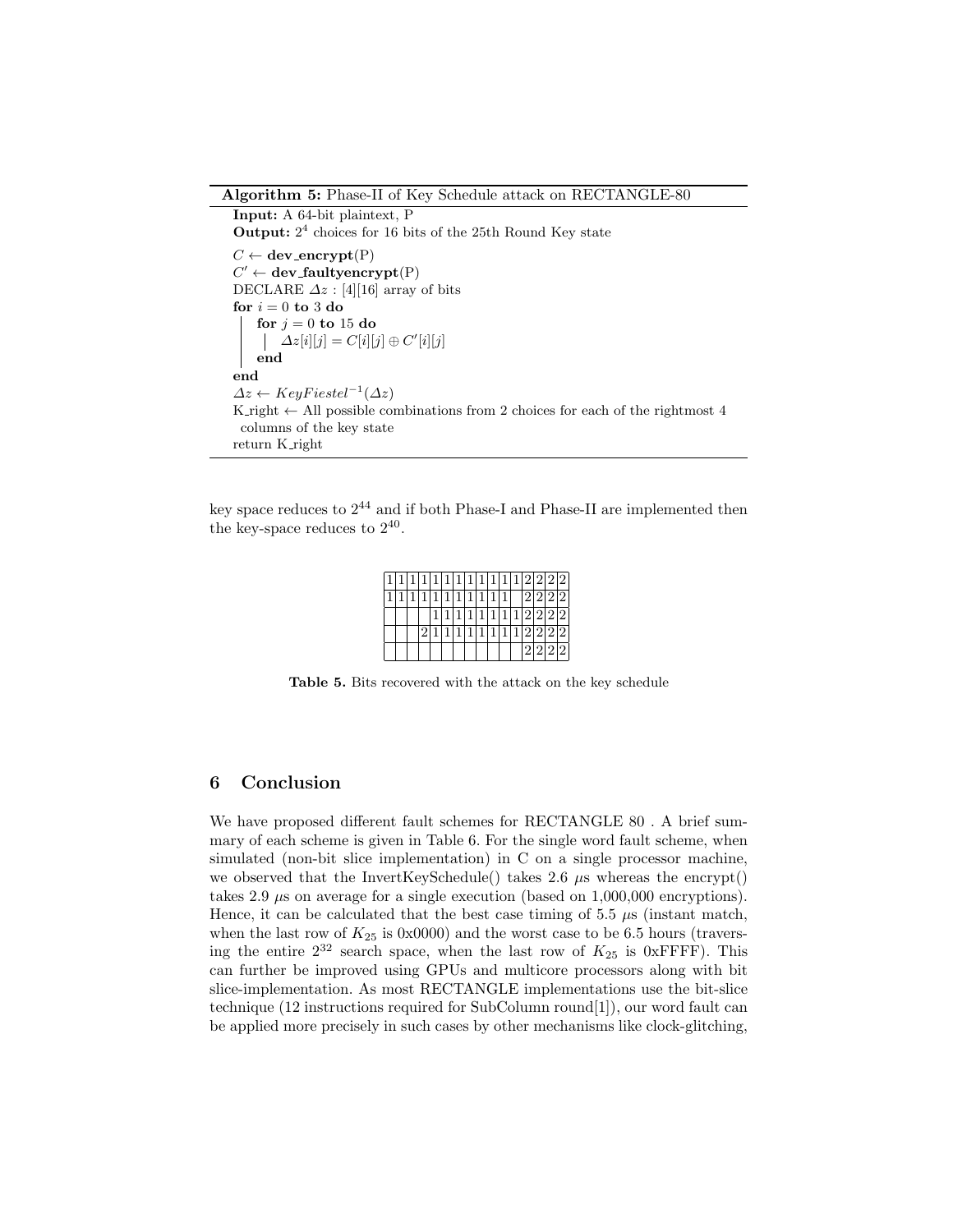the equipments of which are cheaper than that of the laser-based bit-flipping. The word fault is better than the key schedule attack as the key schedule attack requires greater accuracy in fault injection. As a countermeasure, to prevent the single fault attack described in this paper the last two rounds would need to be repeated to check that no fault was injected.

| <b>Fault Scheme</b>        | Reduced key space |
|----------------------------|-------------------|
| 80-bit fault               | 2 <sup>0</sup>    |
| 64-bit fault               | $2^{16}$          |
| Two word faults            | $2^{16}$          |
| Single word fault          | $2^{32}$          |
| Key-Schedule :Phase-I only | $2^{44}$          |
| Key-Schedule :Both phases  | $2^{40}$          |

Table 6. Fault Schemes for RECTANGLE-80 and search complexity

## References

- 1. Zhang W T, Bao Z Z, Lin D D, et al. RECTANGLE: a bit-slice lightweight block cipher suitable for multiple platforms. Sci China Inf Sci, 2015, 58: 122103(15), doi: 10.1007/s11432-015-5459-7
- 2. National Institute of Standards and Technology (NIST). Advanced Encryption Standard (AES).FIPS Publication 197, available for download at http://www.itl.nist.gov/fipspubs/, 2001.
- 3. Bogdanov A. et al. (2007) PRESENT: An Ultra-Lightweight Block Cipher. In: Paillier P., Verbauwhede I. (eds) Cryptographic Hardware and Embedded Systems - CHES 2007. CHES 2007. Lecture Notes in Computer Science, vol 4727. Springer, Berlin, Heidelberg
- 4. M. Hell, T. Johansson, A. Maximov, and W. Meier. A Stream Cipher Proposal: Grain-128. IT, IEEE International Symposium on, pages 16141618, 2006.
- 5. C. D. Canniere and B. Preneel. Trivium specifications. eSTREAM, ECRYPT Stream Cipher Project, 2006.
- 6. E. Biham, A. Shamir, Differential fault analysis of secret key cryptosystems, Proc. of CRYPTO 97, Springer LNCS vol. 1294, pp. 513525, 1997.
- 7. J. Blömer and J.-P. Seifert. Fault based cryptanalysis of the advanced encryption standard (AES). In R. N. Wright, editor, Financial Cryptography FC 2003, volume 2742 of Lecture Notes in Computer Science, pages 162181. Springer-Verlag, 2003.
- 8. P. Dusart, G. Letourneux, and O. Vivolo. Differential fault analysis on A.E.S. In J. Zhou, M. Yung, and Y. Han, editors, Applied Cryptography and Network Security ACNS 2003, volume 2846 of Lecture Notes in Computer Science, pages 293306. Springer-Verlag, 2003.
- 9. G. Piret and J.-J. Quisquater. A differential fault attack technique against SPN structure, with application to the AES and KHAZAD. In C. D. Walter, . K. Ko, and C. Paar, editors, Cryptographic Hardware and Embedded Systems CHES 2003,